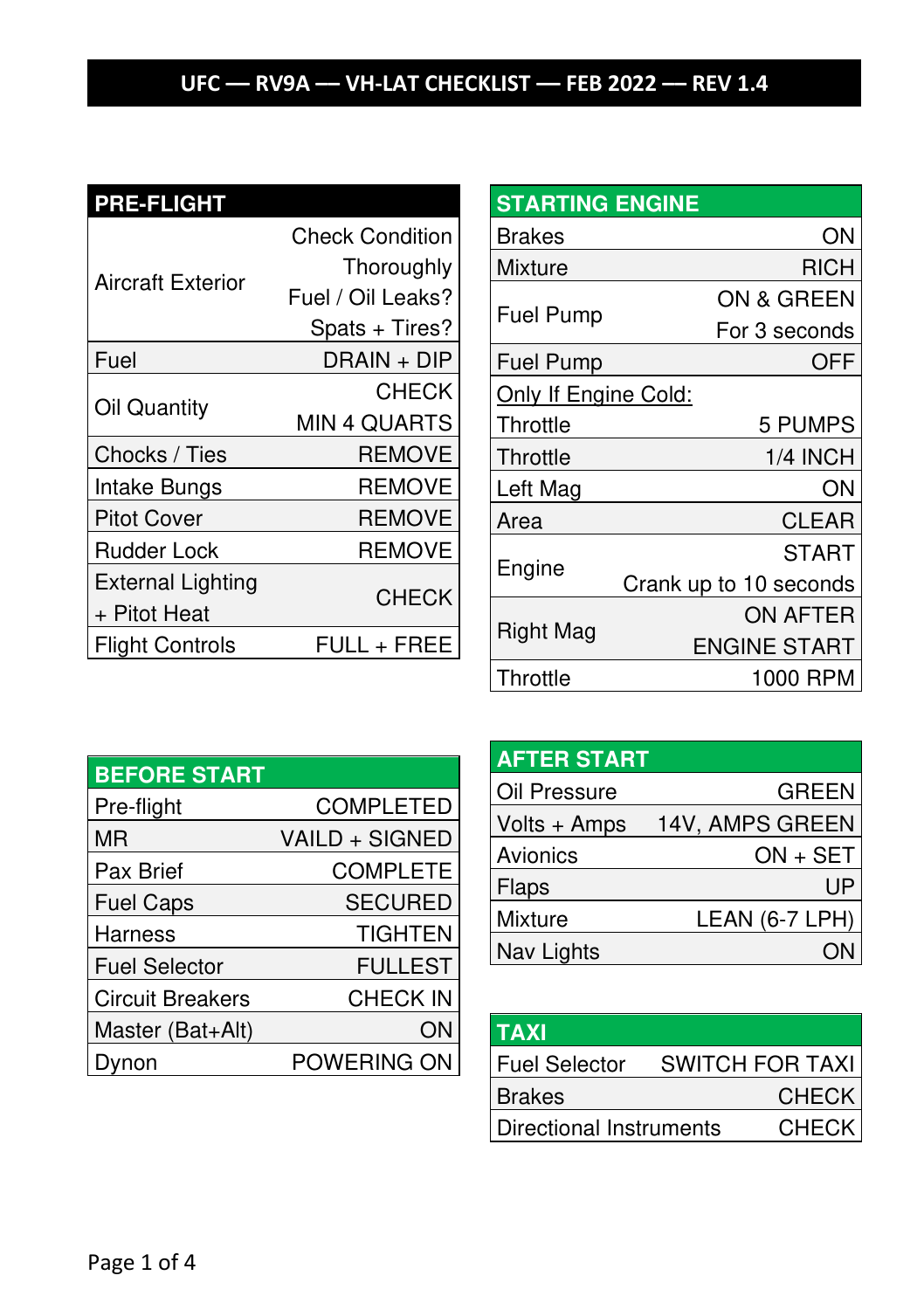## **ENGINE RUNUP**

| <b>Brakes</b>        | ON)              |
|----------------------|------------------|
| Mixture              | RICH             |
| <b>Fuel Selector</b> | FULLEST          |
| Throttle             | 2000 RPM         |
|                      | L + R CHECKED    |
| Mags                 | Max Drop 150 RPM |
|                      | Max Diff. 50 RPM |
| <b>Carby Heat</b>    | >10 RPM DROP     |
| Engine $T + P$       | <b>CHECK</b>     |
| Volts + Amps         | <b>CHECK</b>     |
| Low Idle             | 600-800 RPM      |
| Throttle             | 1000 RPM         |

| <b>BEFORE TAKEOFF</b>  |                     |
|------------------------|---------------------|
| Mixture                | <b>RICH</b>         |
| Mags                   | BOTH ON             |
| <b>Elevator Trim</b>   | <b>SLIGHTLY AFT</b> |
| <b>Aileron Trim</b>    | <b>NEUTRAL</b>      |
| Flaps                  | <b>SET 0 OR 15</b>  |
| <b>Pitot Heat</b>      | <b>AS REQUIRED</b>  |
| Instruments            | <b>SET</b>          |
| <b>Fuel Pump</b>       | ON                  |
| <b>Flight Controls</b> | FULL + FREE         |
| Canopy                 | <b>LOCKED</b>       |
| <b>Safety Brief</b>    | <b>COMPLETE</b>     |

| <b>HOLDING POINT</b> |               |
|----------------------|---------------|
| Mixture              | <b>RICH</b>   |
| <b>Fuel Pump</b>     | O٨            |
| Lights + Strobes     | O٨            |
| Transponder          | <b>CHECK</b>  |
| Canopy               | <b>LOCKED</b> |

| <b>AFTER TAKEOFF</b>  |              |
|-----------------------|--------------|
| 300' Flaps            | ШF           |
| 500' Fuel Pump        | OFF          |
| Fuel Pressure         | <b>CHECK</b> |
| <b>Landing Lights</b> |              |

| <b>CRUISE</b>         |                 |
|-----------------------|-----------------|
| Compass               | <b>CHECK</b>    |
| _og                   | <b>UPDATE</b>   |
| Engine                | $T + P$         |
| Altimetry             | <b>CHECK</b>    |
| Radios                | CHECK + SET     |
| Orientate             | DC.             |
| Fuel                  | <b>CONSIDER</b> |
| <b>Forced Landing</b> | HAVE A PLAN     |

| <b>PRE-LANDING</b>    |                |
|-----------------------|----------------|
| Autopilot             | <b>OFF</b>     |
| <b>Brakes</b>         | <b>CHECK</b>   |
| Mags                  | <b>BOTH ON</b> |
| <b>Mixture</b>        | <b>RICH</b>    |
| <b>Fuel Selector</b>  | <b>FULLEST</b> |
| <b>Fuel Pump</b>      | ON             |
| <b>Landing Lights</b> | ΟN             |
| Harness               | TIGHT          |

| <b>FINAL</b>      |                |
|-------------------|----------------|
| Flaps             | <78 KIAS, FULL |
| Speed             | 65 KIAS        |
| <b>Carby Heat</b> | OFF            |

Page 2 of 4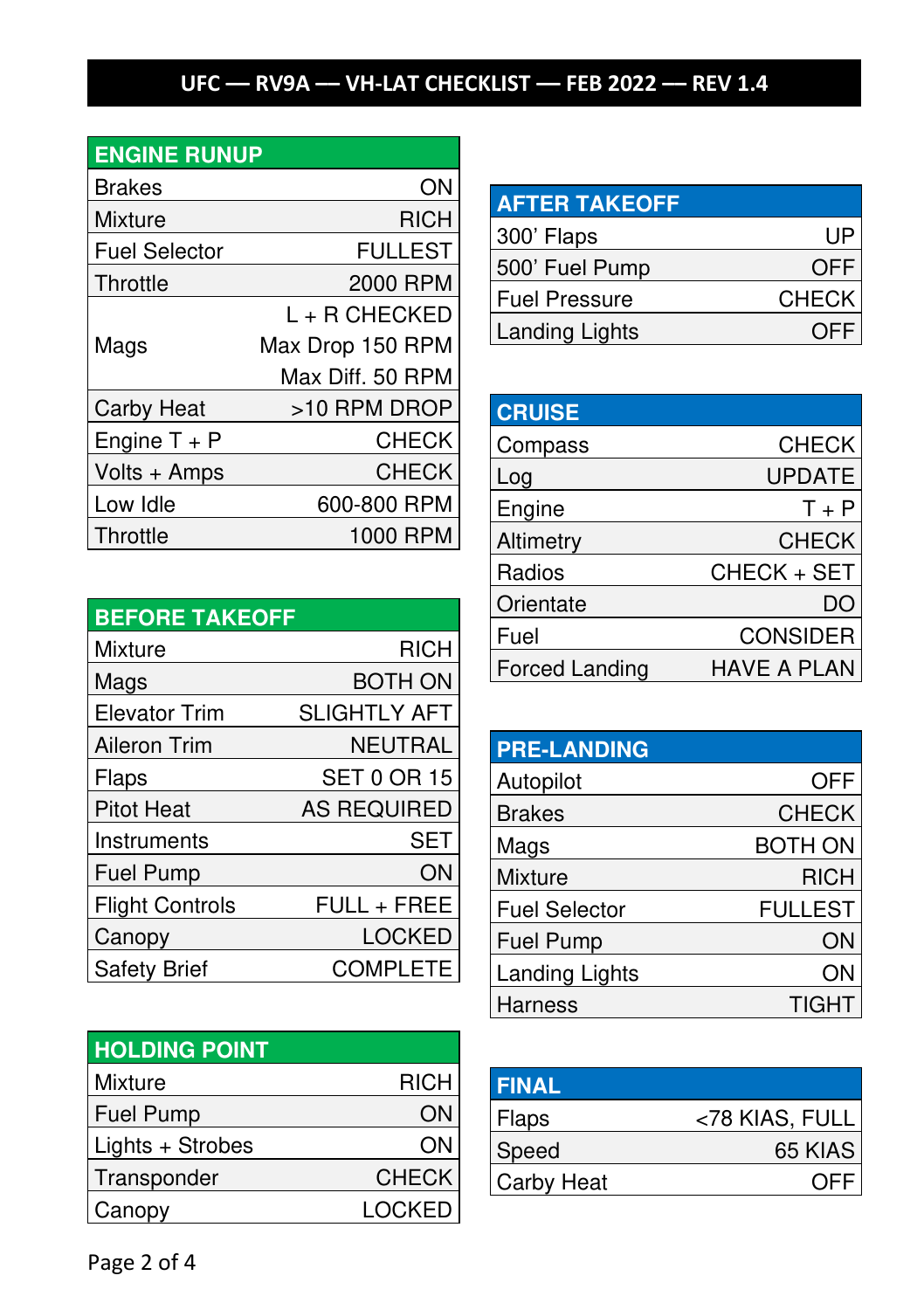| <b>AFTER LANDING</b>  |                |
|-----------------------|----------------|
| <b>Elevator Trim</b>  | <b>NEUTRAL</b> |
| <b>Fuel Pump</b>      | OFF            |
| Flaps                 | UP             |
| Transponder           | <b>STBY</b>    |
| Mixture               | LEAN (6-7 LPH) |
| <b>Landing Lights</b> | OFF            |
| Pitot Heat            |                |

# **ENGINE FAILURE**

| <b>IN FLIGHT</b>      |                            |
|-----------------------|----------------------------|
| Airspeed              | 80 FLAPS UP                |
| <b>Fuel Selector</b>  | <b>SWITCH TANK</b>         |
| Fuel Pump             | ΟN                         |
| Mixture               | <b>EXERCISE + RICH</b>     |
| Carb Heat             | <b>EXERCISE + RICH</b>     |
| Throttle              | <b>EXERCISE + IDLE SET</b> |
| <b>Starter Button</b> | PUSH                       |
| Radios                | 7700 + DECLARE EM          |

| <b>SHUTDOWN</b>     |                    |
|---------------------|--------------------|
| Avionics            | <b>OFF</b>         |
| Flaps               | <b>FULL DOWN</b>   |
| Throttle            | 1000 RPM           |
| <b>Mixture</b>      | <b>IDLE CUTOFF</b> |
| Propeller           | <b>STOPPED</b>     |
| Mags                | <b>BOTH OFF</b>    |
| <b>All Switches</b> |                    |

#### **WING FIRE IN FLIGHT**

| 80 LCC                  |                   |     |
|-------------------------|-------------------|-----|
| External Lighting       |                   | OFF |
| l Radios                | 7700 + DECLARE EM |     |
| <b>LAND IMMEDIATELY</b> |                   |     |

#### **ENGINE FIRE IN FLIGHT**

| <b>Fuel Selector</b>      | <b>OFF</b>         |
|---------------------------|--------------------|
| Mixture                   | <b>IDLE CUTOFF</b> |
| <b>Electrical Systems</b> | <b>CONSIDER</b>    |
| Air / Heat Vents          | <b>CLOSE</b>       |
| <b>Fire Extinguisher</b>  | USE IF REQD        |
| Radios                    | 7700 + DECLARE EM  |
| <b>LAND IMMEDIATELY</b>   |                    |

#### **ENGINE FAILURE AFTER TAKEOFF**

| Airspeed             | <b>70 FLAPS FULL</b> |
|----------------------|----------------------|
|                      | 80 FLAPS UP          |
| <b>Fuel Selector</b> | OFF                  |
| Mixture              | <b>IDLE CUT OFF</b>  |
| Ignition Switches    | OFF                  |
| Flaps                | <b>AS REQUIRED</b>   |
| Master (Bat+Alt)     |                      |